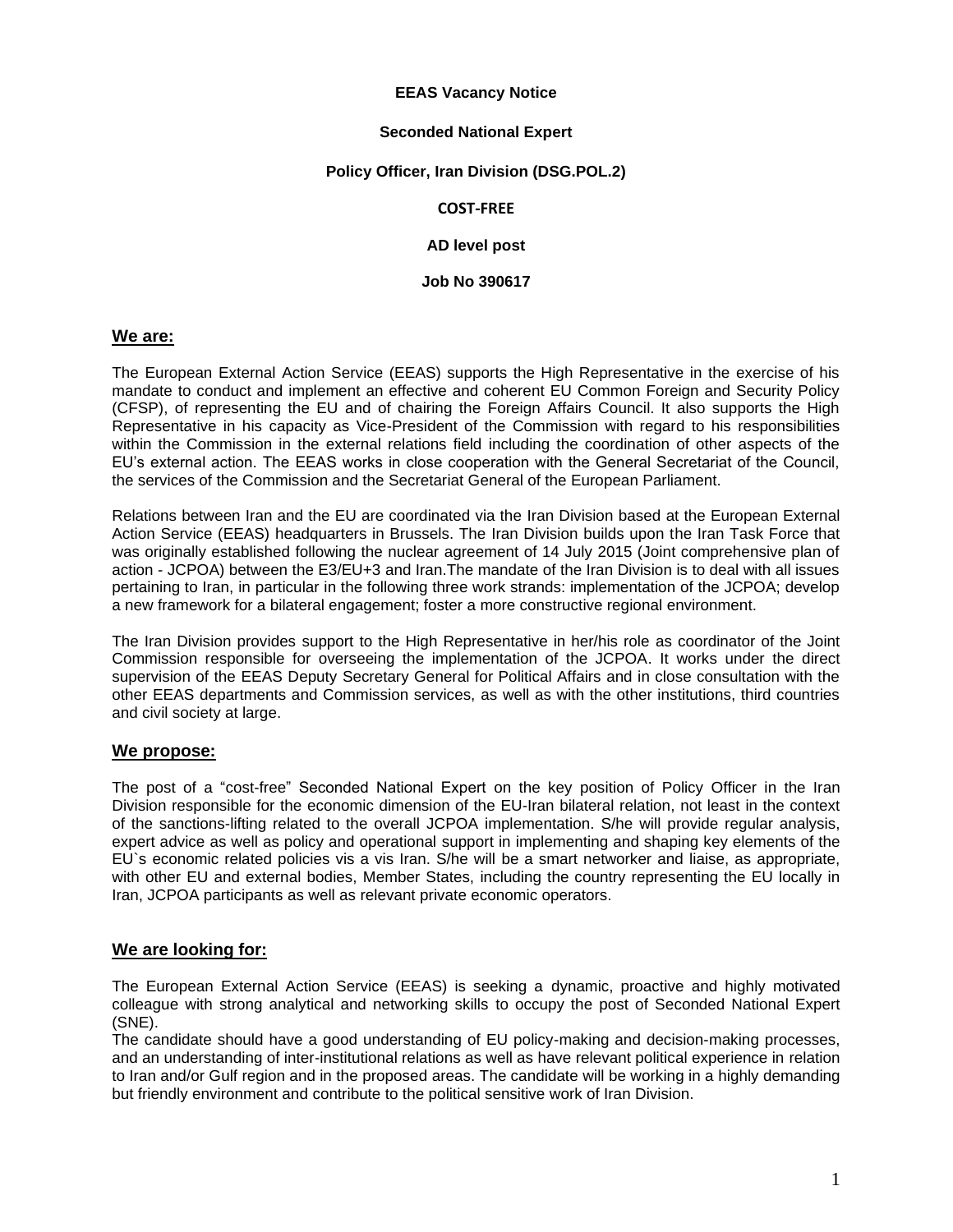# **Legal basis:**

- This vacancy is to be filled in accordance with the EEAS Decision of the High Representative of the Union for Foreign Affairs and Security Policy HR DEC(2014) 01 of 04/02/2014 establishing the rules applicable to National Experts seconded to the European External Action Service.

## **Eligibility criteria:**

Candidates must:

a) Be drawn from public administrations in Member States, from international organisations or, only in exceptional cases and with prior authorisation from other sources;

b) Have at least three years' full-time experience of administrative, scientific, technical, advisory or supervisory functions equivalent to those of function groups AD or AST as defined in the Staff Regulations of Officials of the European Union and the Conditions of Employment of other servants of the Union or, where justified in the interests of the service, professional training of an equivalent level. 1 ;

- c) Have a thorough knowledge of one Union language and a satisfactory knowledge of a second language for the performance of his/her duties;
- d) Have a security clearance of minimum level **EU-SECRET/SECRET-UE** for the functions that he/she will carry out;
- e) Remain in the service of the employer throughout the period of secondment and shall be paid by that employer;
- f) Remain subject to the social security legislation applicable to the public administration, international administration or entity which employs the SNE and which will assume responsibility for expenses incurred abroad. In case of posting to an EU Delegation, the employer certifies that the SNE is covered for medical expenses incurred at the place of secondment, as well as costs of repatriation on health grounds throughout the full period of secondment;
- g) Ensure that there is no conflict of interest and that he/she will, at all times, safeguard the independence and coherence of EU foreign policy as well as the integrity and confidentiality of EU documentation, information and procedures.

## **Selection criteria:**

#### **Candidates should: A. Education and training**

- Have a University diploma in law, political science, international relations, economics or other relevant field.

## **B. Professional knowledge**

- Have a professional experience of at least 3 years in the abovementioned areas, including analysis and reporting; experience in third countries (embassy, international organization, NGO, etc.); knowledge/ experience of EU institutions related decision-making processes, CFSP-CSDP, JLS, EU external action and related EU external policies (geographical and thematic).

<sup>1</sup> Staff Regulations of Officials (SR) and the Conditions of Employment of Other Servants of the European Union (CEOS). For reference, see: <https://eur-lex.europa.eu/legal-content/EN/TXT/?qid=1570023902133&uri=CELEX:01962R0031-20190101>